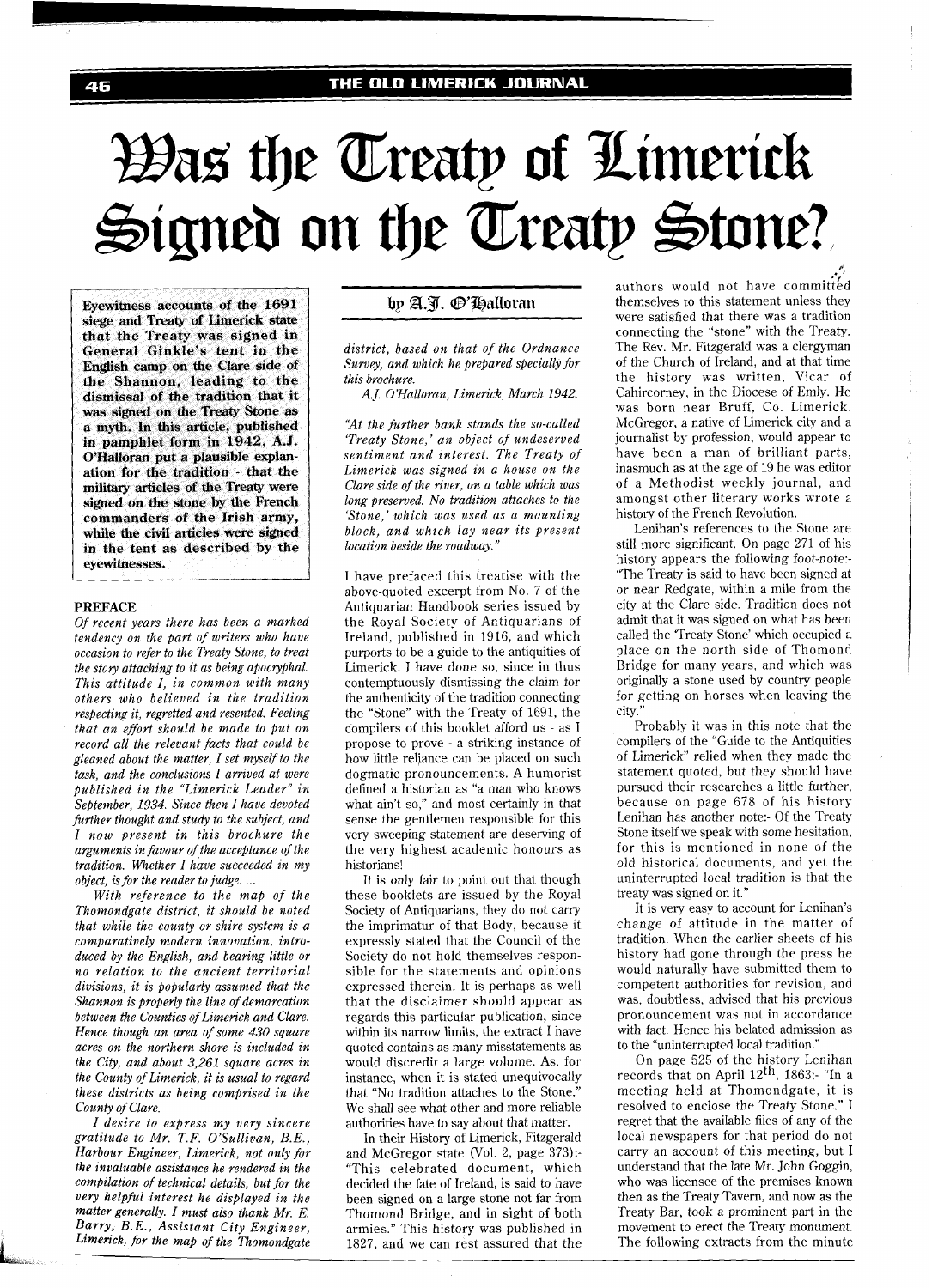#### **WINTER EDITION 1998**



4. Residence of Mr. John McNamara.

At the time of the Siege the only bridge connecting the City of Limerick with the northern shore was Thomond Bridge (subsequently rebuilt in 1840). There are now two other bridges, viz. the Sarsfield Bridge built in 1835, There are now two other bridges, viz., the Sarsfield Bridge, built in 1835, and the Athlunkard Bridge, built in **1830.** 

book of the Corporation of Limerick for the years 1864 and 1865 give the sequel:- "At a meeting on the **3"'** November, 1864, Eugene O'Callaghan, Mayor, in the Chair.

"Application from Committee of Treaty Stone to aid them in the expenses attending on railing in, etc., the 'Treaty Stone.

"It was proposed by Alderman Cullen, seconded by T. C. Ryan, and carried unanimously:-

"Resolved-That it be referred to Mr. Corbett to report generally on the work to be done to the 'Treaty Stone,' and expenses attendant on it."

"At the meeting on the 12th of January, 1865, John R. Tinsley, Mayor, in the Chair.

"The City Surveyor brought up his report and plan for a pedestal for the Treaty Stone' at a cost of £85.

"The following resolution was proposed by T. C. Mulcahy, seconded by T. C. Ryan, and carried unanimously : -

"Resolved - That the plan be adopted, and that advertisements for tenders in accordance with Mr. Corbett's specification be inserted in the newspapers for the next meeting, the Council not to be bound to accept any tender."

I have set down these extracts exactly as they appear in the Council minute book, and it will be noted that apparently there was no difference of opinion amongst the members as to the authenticity of the tradition, since at both meetings the resolutions dealing with the erection of the pedestal were carried unanimously and without discussion. This is all the more significant because at that

period the members of the Corporation were elected on a limited franchise, and were generally elderly, shrewd, levelheaded men of affairs, who were not to be swayed into foolish action by ill-founded enthusiasm; nor, indeed, could it be said that as a body they were animated by very extreme national ideals, inasmuch as they seemed to avail of every or any pretext to present addresses, couched in the most dutiful terms of loyalty, to the late Queen Victoria, to her son the then Prince of Wales, and to every Viceroy on his arrival in Ireland, and on his departure from our shores. Their action in this particular matter is then all the more impressive, as it proves that they accepted the tradition without question.

Here now is an instance of how the tradition was carried on orally to our own time. When I was collecting data on this subject in 1934, there lived in a house in the street called Old Thomondgate, not three yards distant from where the Stone lay previous to being placed on the pedestal, an old and respected citizen in the person of Mr. James Connery, who for many years was a member of the Corporation of Limerick. He had in that year attained the patriarchal age of 88 years (he died in 1935. R.I.P.) but his intellect was seemingly as clear as if he were but forty years old. In proof of this I may mention that when during the course of my interview with him, I referred to the contractor for the erection of the pedestal, Mr. Connery without one moment's hesitation stated that he was a Mr. J.

Connelly; a fact that I was able to verify from the Corporation records. Mr. Connery was born behind the old church of St. Munchin, in a house about one minute's walk from Thomond Bridge, and having lived in the immediate vicinity all his life, was consequently in a position to speak with authority on certain aspects of the matter, as for instance the location of the 'Stone' and the use that was made of it previous to the erection of the monument. I should add that, personally, I would have the utmost confidence in any information vouched for by him, and for this reason. Some time before that I was gleaning material on another matter, and was advised by an old citizen to approach Mr. Connery "as he would be sure to know all about it." In due course I did call and explain my mission. Mr. Connery told me very frankly that he knew no more about the subject that what was common knowledge. Experience in research work of this nature has taught me that while reliance can be placed on any item of information received from such a source, one should, as a rule, have very little confidence in the voluminous recollections volunteered by a person who professes to know everything about any particular subject.

47

Mr. Connery expressed amazement that anyone should question the truth of the tradition. From his childhood onward he believed that the Treaty had been signed on the Treaty Stone. He had been told so by people who were old when he was a boy, and he never heard any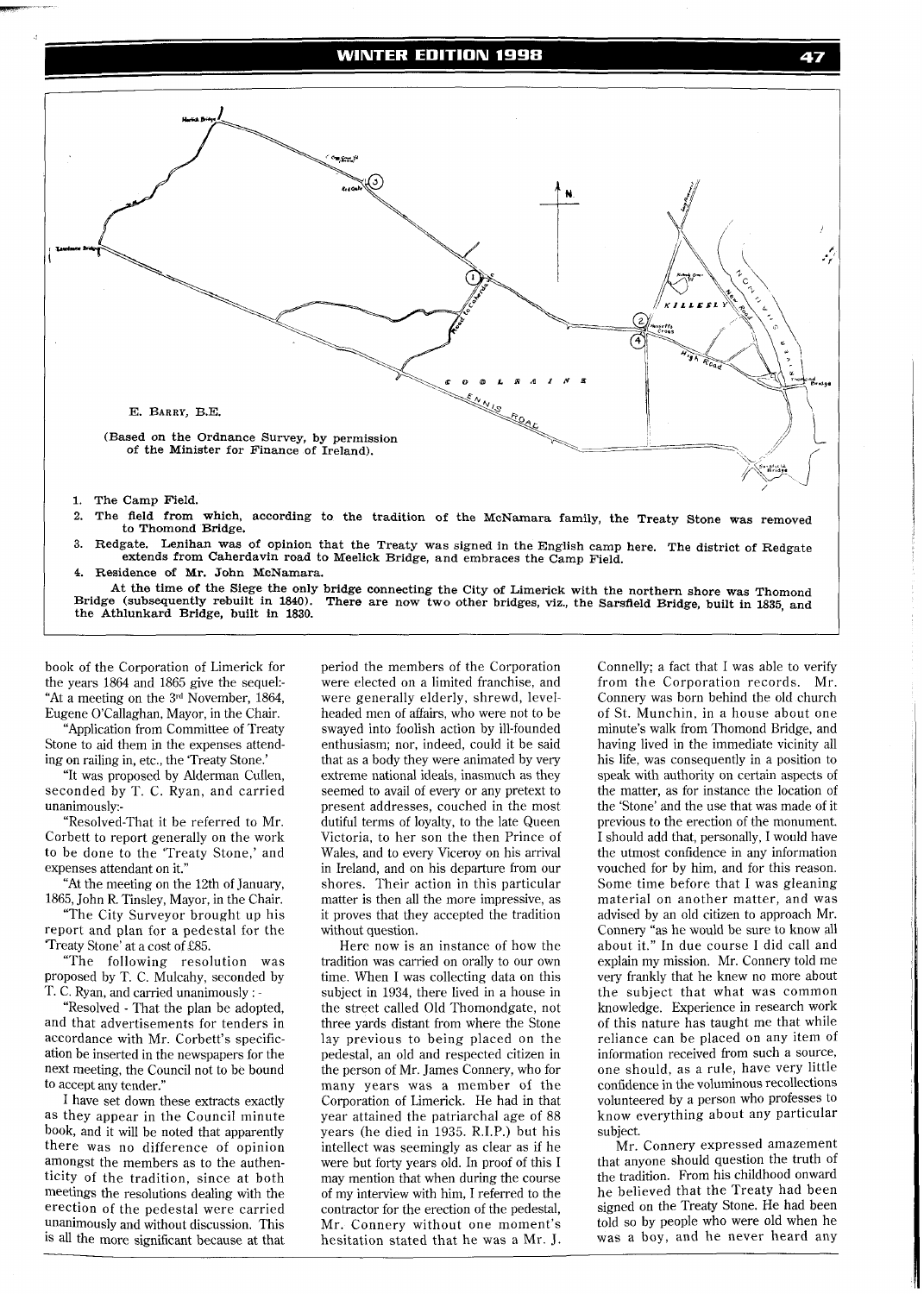suggestion to the contrary expressed.

It might be mentioned at this point that until a comparatively recent period the people of Thomondgate formed a distinct community, who rarely intermarried with people from, or changed residence to any other of the city districts, so that naturally they were in a position to carry on a tradition.

The foregoing evidence, I consider, effectually disposes of the very bald statement that "No tradition attaches to the Stone."

Now let us examine the allegation that the Stone "was used as a mounting block and "lay near its present position beside the roadway." The latter expression would convey the idea that it lay on the verge of the footpath, which, of course, would be the proper position for a mounting block. But did it?

The premises known as the Treaty Bar originally consisted of three separate dwellings, of which the one at the western end was licensed. Underneath the window of this establishment about two feet from the corner, and sufficiently distant from the shop front, as to permit a man to pass between them, the "Stone" lay. Mr. Connery indicated the exact spot, and there are old inhabitants of Thomondgate alive to-day who can confirm the statement. And so the "beside the roadway" story will not pass muster.

When I questioned Mr. Connery with regard to the assertion that the "Stone" had been used as a mounting block, he stated in the most emphatic manner that he had never known it to be used for that purpose, and expressed the view that if it had been intended for, or adapted to that use, he would surely have become aware of it. The only manner in which he ever saw it utilised was when some poor person carrying a load of heather, or agricultural produce from the Clare hills, would rest against it so as to adjust the burden. Mr. Connery pointed out that situated as it was, on the footpath, some eighteen inches from the housefront, and about twenty-four inches from the corner of Old Thomondgate, it could not possibly have been intended as a mounting block. That it may have been so used on a few occasions is quite possible, but that would not justify the declaration that it was procured or intended to that end. So I fancy that the mounting block theory will not stand scrutiny.

Before proceeding further, it would be well to consider what significance can be attached to Lenihan's original statement relative to the Stone; especially having regard to the fact that he was seemingly the first authority to express, in the printed word, doubt as to the truth of the tradition.

Though in some respects not an ideal one, Lenihan's is, perhaps, the most monumental local history ever published in Ireland or Great Britain, and it is to be recorded to his credit that it was no mere compilation, since there exists indisputable evidence that much of the matter in it resulted from original research on his part. It must, at the same time, be admitted that he lacked to a degree the quality of explicitness.

Take, for instance, his assertion "that tradition does not admit that it (i.e., the Treaty) was signed on what has been called the 'Treaty Stone'." The Treaty Stone monument was erected in 1865, while his history was published in 1866. Now, since it was the strength and power of the tradition that caused the pedestal to be built and the Stone placed thereon, it is certain that he could not have meant what his words seem to imply. What he really intended to convey was that he did not consider that tradition worthy of credence; and in this connection it should be noted that he attributes his lack of faith in it to the absence of documentary evidence.

Now consider his statement that the Stone "occupied a place on the north side of Thomond Bridge for many years." The present bridge runs practically due eastwest, as did the old one. The exact meaning then to be derived from his words is that the Stone lay in the passageway of the bridge, and at the northern side of it. But if this were to be taken as referring to Old Thomond Bridge, it would be a sheer absurdity, because, as I have pointed out elsewhere, that was a very narrow structure, so much so, indeed, that recesses were provided at intervals, in which pedestrians could take refuge to save themselves from injury by vehicular traffic. Clearly there could be no place on it for the Stone. Nor could the reference be intended for the present Bridge, because Mr. Connery stated, that from his earliest childhood, he remembered the Stone as being situated at the corner of Old Thomondgate. Obviously, then, the idea that Lenihan sought to impart was, that previous to it being placed on the pedestal, which stands near the western end of the Bridge and at its southern side, the Stone lay on the spot indicated in the photograph, and which is near the western end of the Bridge, but at the northern side of it.

There is something almost puerile in the assertion that the Stone "was originally used by country people for getting on horses when leaving the city," since at the period Lenihan was referring to, the business hub of Limerick was situated in the Irishtown, which by its nearest point of approach was more than a half mile distant from the Bridge. Thus it would be straining credulity to an extravagant extent to expect us to believe that when the Clare farmer had transacted his affairs in the former quarter, he ceremoniously led his steed through the intervening thoroughfares for the express purpose of using the Stone as a mounting block.

We now come to the assertion that "the Treaty of Limerick was signed in a house on the Clare side of the river." It would be interesting to learn from what source the compilers of this so-called Guide derived this tit-bit of information. It is curious that Lenihan, who ignored no authority on the history of Limerick, notes that:- "History states that the Treaty was signed in the camp." In this he seemingly adopts the account given by the Rev. George Story, who in the capacity of chaplain to a regiment in the English army, was present at the siege, and who in his "History of the Wars in Ireland" (page 238) states: "The 3rd October most of the Irish officers come again, and dining with the Duke of Wirtimberg, they all went afterwards to the General's tent, where he following articles were interchangeably signed." I will revert to this matter later, but in 'the meantime I should like to emphasise that there does not seem to be the least justification for the statement that the fateful document was signed in a house.

Then there is the question of the table "which was long preserved" (for nearly 170 years) and then vanished from mortal ken. The compilers of the Guide seem to have no doubt whatever but that the Treaty was signed on it. In all probability this was the table that Lenihan referred to as follows (page 271):- "The *Cork Freeholder* of Monday, 11th July, 1814, says that the late Miss Dobbin, of Brown Street, had in her possession the table on which the Treaty of Limerick was signed; and which was about to be auctioned off on the decease of the above lady," and he again refers to it on page 678:- "In fact a table was advertised a year ago (1865) for sale in Cork, which it was stated was the identical table on which the Treaty was signed."

We may assume that the latter table was the one put up for auction on the death of Miss Dobbin. What became of it eventually? There are always curio hunters, both dealers and collectors, who would be glad to purchase such a very interesting relic; that is, if the story attached to it by Miss Dobbin could be confirmed, but without such authentication it would only fetch its value as a table, and no more. Taking into account that it had been so " long preserved," and then vanished into the limbo of forgotten things, we must necessarily believe that proof of Miss Dobbin's claim was not forthcoming. Meanwhile it should be noted that the compilers of the Guide to the Antiquities of Limerick while flatly rejecting the tradition of an entire community, adopt without reservation or hesitation this uncorroborated story told by an old maiden lady of whom we are vouchsafed no other information than that she resided in Cork!

We will now attempt to unravel the tangled skeins of history and tradition regarding the actual signing of the Treaty. It should be premised that to a very great extent recorded history rests on tradition, so much so indeed, that if the latter were to be rejected absolutely, histories could be issued in editions of vest-pocket dimensions. Very often it would appear as if fact and tradition could not be reconciled; had completely drifted apart, but in reality they are rarely if ever divorced. Thus no person of sense would assume that this tradition originated as a mere flight of fancy on the part of some imaginative person, who beholding the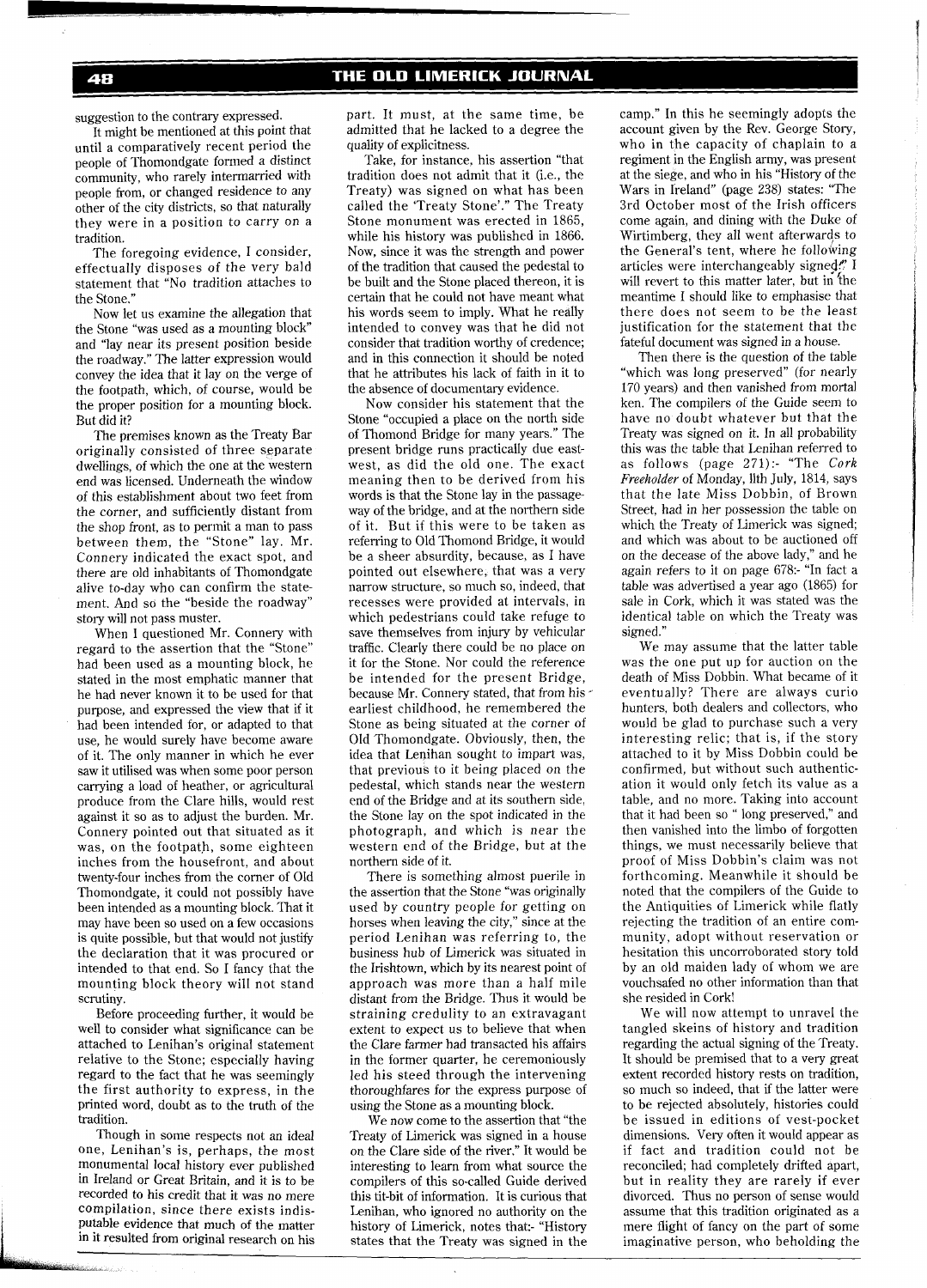#### **WINTER EDITION 1998**



**Treaty Bar in 1942 showing approximately where the Treaty Stone stood before the erection of the pedestal.** 

Stone exclaimed:- "Lo! here is a large stone; the Treaty must have been signed on it." No, we can be absolutely certain that in some manner the Stone must have been associated with the signing of the Treaty, otherwise the tradition could never have come into being.

When informed that the Treaty is said to have been signed on the Stone, people are apt to assume that the latter was at or near Thomond Bridge at the time of the Siege. Fitzgerald and McGregor fell into this error, and Lenihan (page 678) toys with the idea. When I enquired of Mr. Connery whether he had ever heard as to how, when or why it was brought there, he stated that he had been told it was carried there "by some Claremen, about the time the New line (i.e., New Road) was made." I might add that he could not remember having heard the reason for its transfer, nor could he offer an opinion as to where it had been previous to that.

A possible clue as to the approximate period in which the Stone was brought to Limerick is afforded by Mr. Connery's statement that it was "about the time the New Line was made." This refers to the New Road, Thomondgate, which was made in 1757. That there was a road of sorts along here by the river bank from time immemorial is certain, but as it could not be used at high tides, its level was raised, and built in accordance with the standards then obtaining. This work was chiefly done to facilitate traffic going by the Parteen causeway. Incidentally, the causeway was made in 1635. (This was Probably a reconstruction. I think the causeway was originally built some time in the 11th century at the instance of one of the O'Brien family. I have failed, however, to trace the reference, which I read many Years ago). The New Road was so called in

contradistinction to the High Road, which was made, or rather reconstructed, in 1638. If Mr. Connery's statement be accepted literally, it would mean that the removal took place between the years 1757-60, and it is possible that it did. However, I do not think we need put such a literal construction on those words, as the expression "about the time" in the mouths of an older generation might mean anything from one to ten, or perhaps more years. Still it would appear that the Stone must have been at Thomond Bridge for some considerable time before the end of the eighteenth century, as otherwise Fitzgerald and McGregor could not, for obvious reasons, have assumed that it was there at the time of the Siege.

In connection with Mr. Connery's remark that "some Claremen" brought the Stone to Limerick, it should be noted that though the inhabitants of Thomondgate are citizens of Limerick, people living immediately outside the Borough, if questioned as to their place of residence, will, even though their district is administered as a portion of Co. Limerick by the Limerick County Council, state that they are from Clare.

Here is another link in the chain of tradition. At the south-west corner of Hassett's Cross is situated the residence of Mr. John McNamara, an extensive farmer and a member of a very old and highly respected family. The postal address of this house is "Mayor's Stone," Limerick, because at or near this place was situated one of the original borough boundary marks. The house was built by Mr. Matthew McNamara, great grandfather of the present owner, about one hundred and forty years ago. Previous to that the family resided at Coolraine in a house the ruins of which were to be seen

up to a few years ago, and which was just the proverbial stone's throw from the Cross. There is documentary evidence to prove that the McNamara family were in occupation of Coolraine in 1745, and it is believed that they were living there long previous to that.

It will be recognised that this family were eminently in a position to hand on from father to son any tradition relative to the immediate locality, and Mr...fohn McNamara states that his father, the late Mr. Matthew McNamara, who died in the year 1936 at the age of 82 years, told him that the Treaty Stone had been taken from the field opposite their house. The greater part of this field is now enclosed as the official Rugby football playing pitch, and is known as Thomond Park. The late Mr. McNamara was a man of the highest character and most intelligent. In addition to his occupation as a farmer, he was identified for many years with commercial life in the city, where he was well known and most popular, especially in Nationalist circles.

Mr. McNamara also told his son that when the Stone was removed it was taken by way of the New Road. A glance at the map of Thomondgate will show this route to be just twice the length of the distance between Hassett's Cross and Thomond Bridge, via the High Road, and consequently there must have been some good reason influencing the men effecting the transfer to impose this extra journey on themselves. Possibly they feared that in removing the Stone they were outraging the sentiment of the people of the immediate neighbourhood. I refer to this curious fact because it affords a striking illustration of how a minute phase of a tradition helps to verify the tradition as a whole.

We shall now endeavour to ascertain whether all this evidence will help us to identify the place where the Treaty was signed. Ginkle's map of Limerick shows his headquarters camp as having been located about two miles south-west of the city. (It is probable, however, that the camp was much nearer the city, possibly not far from Rosbrien. The effective range of the ordnance of that period was little more than half a mile and the placing of the camp would be governed by that fact). But when the greater portion of his army had been transported to the Clare side of the river that camp would have been transferred with it. Where was it then placed ? About half a mile west on the road from Hassett's Cross is the bohereen which leads to Caherdavin, and the field which lies immediately south-west, and at a distance of about one mile and a quarter from Thomond Bridge, is known as the Camp field. Mr. McNamara informs me that local tradition has it that the English camp was situated here.

However much the historians of Limerick in writing of the siege may have differed in some details, they are unanimous on certain points, as for example, that the French commanders and some of the Irish officers were bitterly opposed to